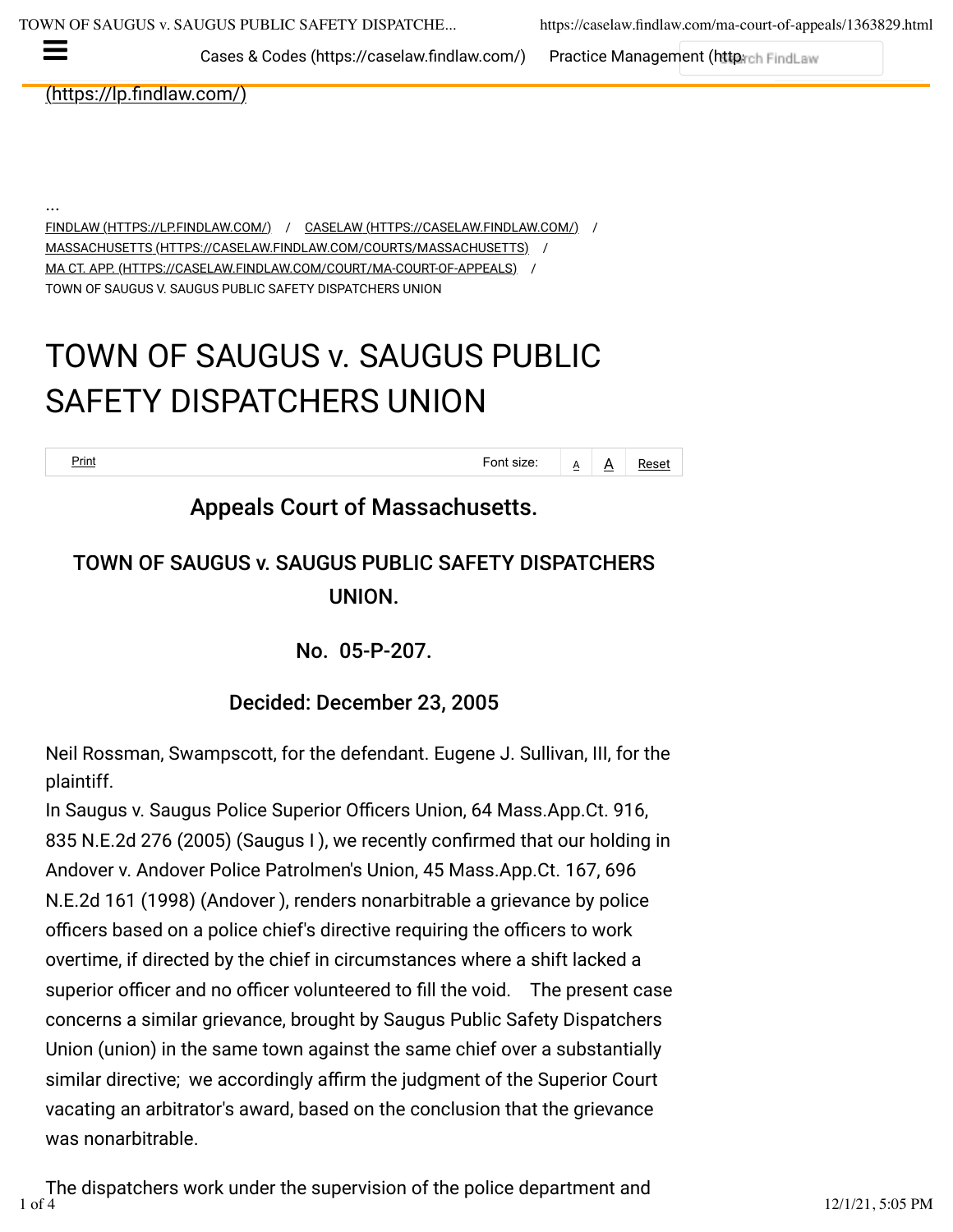TOWN OF SAUGUS v. SAUGUS PUBLIC SAFETY DISPATCHE... https://caselaw.findlaw.com/ma-court-of-appeals/1363829.html<br>report to the police chief. They receive calls and dispatch police, fire, and emergency medical services. The police chief has decided that two dispatchers should be on duty at all times. If a dispatcher is absent from a shift, the police chief attempts to fill the vacancy with a volunteer (which may include a police officer). As in Saugus I, however, if no volunteer steps forward, the chief will require a dispatcher to work mandatory overtime to fill the vacancy.

The union filed a grievance challenging the requirement for mandatory overtime, and (as in Saugus I ) an arbitrator upheld the grievance. A judge of the Superior Court vacated the arbitrator's ruling, based on his conclusion that the chief's decision to mandate overtime work was within his management prerogative.

On appeal, the union seeks to distinguish Andover and Saugus I on the ground that both involved uniformed officers rather than "civilian" dispatchers, and hence fell within the ambit of G.L. c. 41, § 97A (the so-called "strong chief" statute)[.](https://caselaw.findlaw.com/ma-court-of-appeals/1363829.html#footnote_1) $1$  However, the exclusion from arbitrability of matters of management prerogative does not derive from the strong chief statute, nor does it apply only to police officer employees. See, e.g., Lynn v. Labor Relations Commn., 43 Mass.App.Ct. 172, 177-184, 681 N.E.2d 1234 (1997). The protection of a  public employer's management prerogative is particularly strong where, as here, the prerogative concerns policy judgments in the allocation and deployment of law enforcement resources. See Worcester v. Labor Relations Commn., 438 Mass. 177, 182-183, 779 N.E.2d 630 (2002). Moreover, our conclusion in Andover rested less on G.L. c. 41, § 97A, than on the general managerial authority vested in police chiefs over employees under their supervision where matters of public safety are concerned[.](https://caselaw.findlaw.com/ma-court-of-appeals/1363829.html#footnote_2) See Andover, supra at 169-170 & n. 7, 696 N.E.[2](https://caselaw.findlaw.com/ma-court-of-appeals/1363829.html#footnote_2)d 161.<sup>2</sup> We accordingly conclude that the status of the members of the defendant union as dispatchers rather than uniformed police officers does not take the present case outside the holding of Andover, supra, and Saugus I, supra.

Judgment affirmed.

### FOOTNOTES

[1.](https://caselaw.findlaw.com/ma-court-of-appeals/1363829.html#footnote_ref_1) Our view of the case does not require u[s to comment on whether the](https://newsletters.findlaw.com/) chief's authority over the dispatchers comes within G.L. c. 41, § 97A.

[2.](https://caselaw.findlaw.com/ma-court-of-appeals/1363829.html#footnote_ref_2) Andover, supra at 169, 696 N.E.2d 161, [similarly rejected the notion tha](https://policies.google.com/privacy)t  $_{\rm 2~of}$ Boston v. Boston Police Patrolmen's Assn., 4[1 Mass.App.Ct. 269, 669 N.E.](https://policies.google.com/terms)2d  $_{\rm 12/1/21,~5:05~PM}$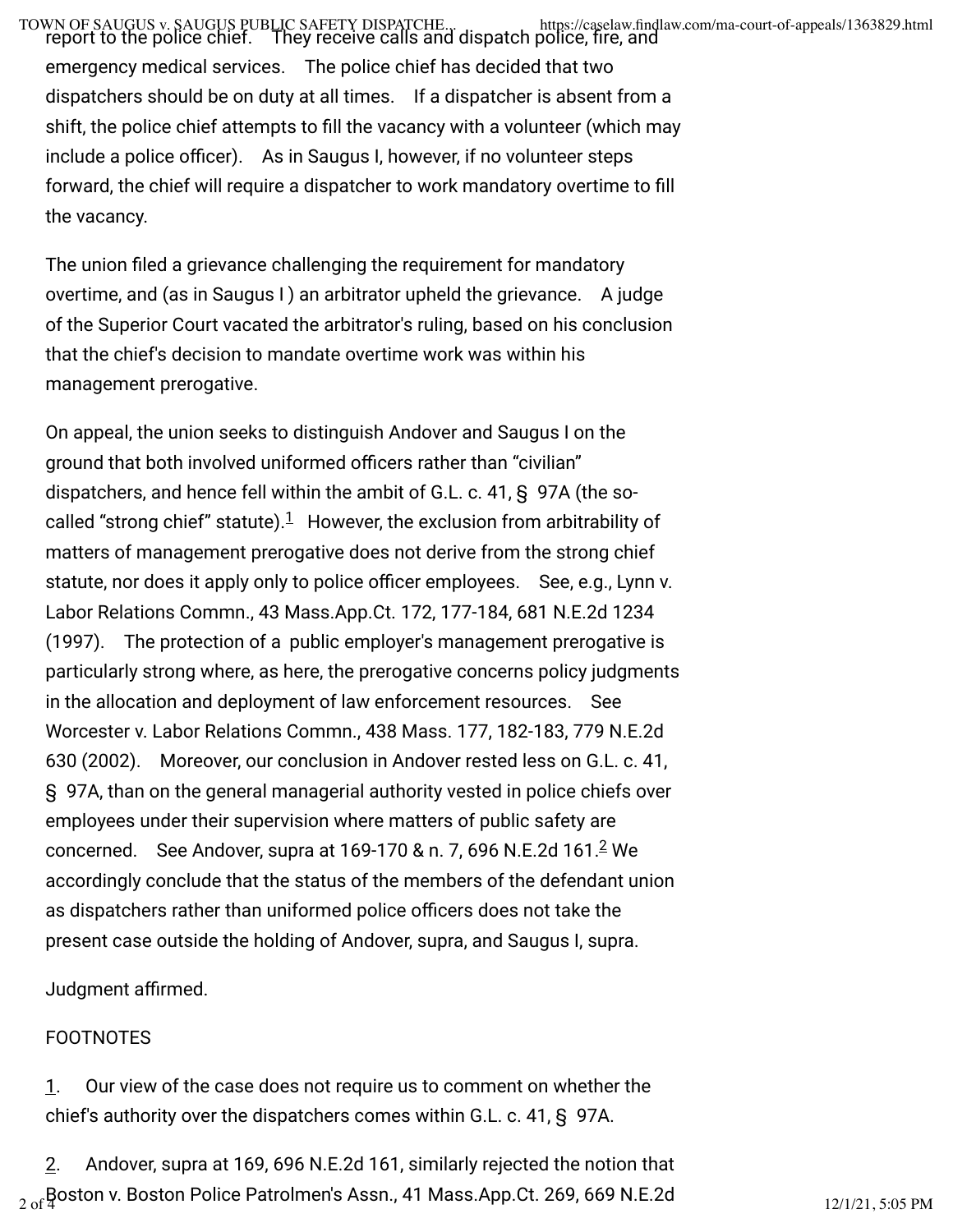TOWN OF SAUGUS v. SAUGUS PUBLIC SAFETY DISPATCHE... https://caselaw.findlaw.com/ma-court-of-appeals/1363829.html<br>466 (1996), was distinguishable because that case rested on a special act, St.1906, c. 291, § 11, as amended by St.1962, c. 322, § 1.

RESCRIPT.

#### [BACK TO TOP](https://caselaw.findlaw.com/ma-court-of-appeals/1363829.html#)

#### **Research**

Cases & Codes (https://caselaw.findlaw.com/)

Opinion Summaries (https://caselaw.findlaw.com [/summary.html\)](https://caselaw.findlaw.com/summary.html)

Sample Business Contracts (https://corporate.findlaw.com [/contracts/\)](https://corporate.findlaw.com/contracts/)

[Research An Attorney or Law Firm](https://lawyers.findlaw.com/) (https://lawyers.findlaw.com/)

Forms (https://forms.lp.findlaw.com/)

Reference (https://reference.findlaw.com/)

Legal Commentary (https://supreme.findlaw.com/legal[commentary.html\)](https://supreme.findlaw.com/legal-commentary.html)

#### **Practice**

Law Technology (https://technology.findlaw.com/) Law Practice Management (https://practice.findlaw.com/) [Law Firm Marketing Services](https://www.lawyermarketing.com/) [\(https://www.lawyermarketing.com\)](https://www.lawyermarketing.com/) Corporate Counsel (https://corporate.findlaw.com/) [JusticeMail \(http://www.justice.com\)](http://www.justice.com/) Jobs & Careers (https://careers.findlaw.com/)

#### **About Us**

Company History (https://www.findlaw.com/company /company-history/findlaw-corporate-information-press[company-background.html\)](https://www.findlaw.com/company/company-history/findlaw-corporate-information-press-company-background.html)

Who We Are (https://www.findlaw.com/company/companyhistory/findlaw-com-about-us.html)

[Privacy \(https://www.thomsonreuters.com/en/privacy-](https://www.thomsonreuters.com/en/privacy-statement.html)

#### **Social**

**F1** [Facebook \(https://www.facebook.com](https://www.facebook.com/FindLawConsumers) [/FindLawConsumers\)](https://www.facebook.com/FindLawConsumers)

**图 [YouTube \(https://www.youtube.com](https://www.youtube.com/watch?v=WQiNbzazOhw)** [/watch?v=WQiNbzazOhw\)](https://www.youtube.com/watch?v=WQiNbzazOhw)

- Twitter (https://twitter.com/findlawconsumer)
- **@** Pinterest (https://pinterest.com/findlawconsumer/)
- **B** Newsletters (https://newsletters.findlaw.com/)

#### **Law Firm Marketing**

[Attorney Websites \(https://www.lawyermarketing.com](https://www.lawyermarketing.com/services/mobile-friendly-websites/?ct_primary_campaign_source=701130000027LuU&ct_source=Website&ct_source_type=Referral) [/services/mobile-friendly-websites](https://www.lawyermarketing.com/services/mobile-friendly-websites/?ct_primary_campaign_source=701130000027LuU&ct_source=Website&ct_source_type=Referral) [/?ct\\_primary\\_campaign\\_source=701130000027LuU&](https://www.lawyermarketing.com/services/mobile-friendly-websites/?ct_primary_campaign_source=701130000027LuU&ct_source=Website&ct_source_type=Referral) [ct\\_source=Website&ct\\_source\\_type=Referral\)](https://www.lawyermarketing.com/services/mobile-friendly-websites/?ct_primary_campaign_source=701130000027LuU&ct_source=Website&ct_source_type=Referral)

[Online Advertising \(https://www.lawyermarketing.com](https://www.lawyermarketing.com/services/integrated-marketing-solutions/?ct_primary_campaign_source=701130000027LuU&ct_source=Website&ct_source_type=Referral) [/services/integrated-marketing-solutions](https://www.lawyermarketing.com/services/integrated-marketing-solutions/?ct_primary_campaign_source=701130000027LuU&ct_source=Website&ct_source_type=Referral) [/?ct\\_primary\\_campaign\\_source=701130000027LuU&](https://www.lawyermarketing.com/services/integrated-marketing-solutions/?ct_primary_campaign_source=701130000027LuU&ct_source=Website&ct_source_type=Referral) [ct\\_source=Website&ct\\_source\\_type=Referral\)](https://www.lawyermarketing.com/services/integrated-marketing-solutions/?ct_primary_campaign_source=701130000027LuU&ct_source=Website&ct_source_type=Referral)

Buy a Directory Profile [\(https://sales.legalsolutions.thomsonreuters.com](https://sales.legalsolutions.thomsonreuters.com/en/findlaw/sales.html) /en/findlaw/sales.html)

#### **Marketing Resources**

[On-Demand Webcasts \(https://www.lawyermarketing.com](https://www.lawyermarketing.com/webcasts/?ct_primary_campaign_source=701130000027LuU&ct_source=Website&ct_source_type=Referral) [/webcasts](https://www.lawyermarketing.com/webcasts/?ct_primary_campaign_source=701130000027LuU&ct_source=Website&ct_source_type=Referral) [/?ct\\_primary\\_campaign\\_source=701130000027LuU&](https://www.lawyermarketing.com/webcasts/?ct_primary_campaign_source=701130000027LuU&ct_source=Website&ct_source_type=Referral) [ct\\_source=Website&ct\\_source\\_type=Referral\)](https://www.lawyermarketing.com/webcasts/?ct_primary_campaign_source=701130000027LuU&ct_source=Website&ct_source_type=Referral) [White Papers \(https://www.lawyermarketing.com/white](https://www.lawyermarketing.com/white-papers/?ct_primary_campaign_source=701130000027LuU&ct_source=Website&ct_source_type=Referral)[papers](https://www.lawyermarketing.com/white-papers/?ct_primary_campaign_source=701130000027LuU&ct_source=Website&ct_source_type=Referral) [/?ct\\_primary\\_campaign\\_source=701130000027LuU&](https://www.lawyermarketing.com/white-papers/?ct_primary_campaign_source=701130000027LuU&ct_source=Website&ct_source_type=Referral)

[ct\\_source=Website&ct\\_source\\_type=Referral\)](https://www.lawyermarketing.com/white-papers/?ct_primary_campaign_source=701130000027LuU&ct_source=Website&ct_source_type=Referral)